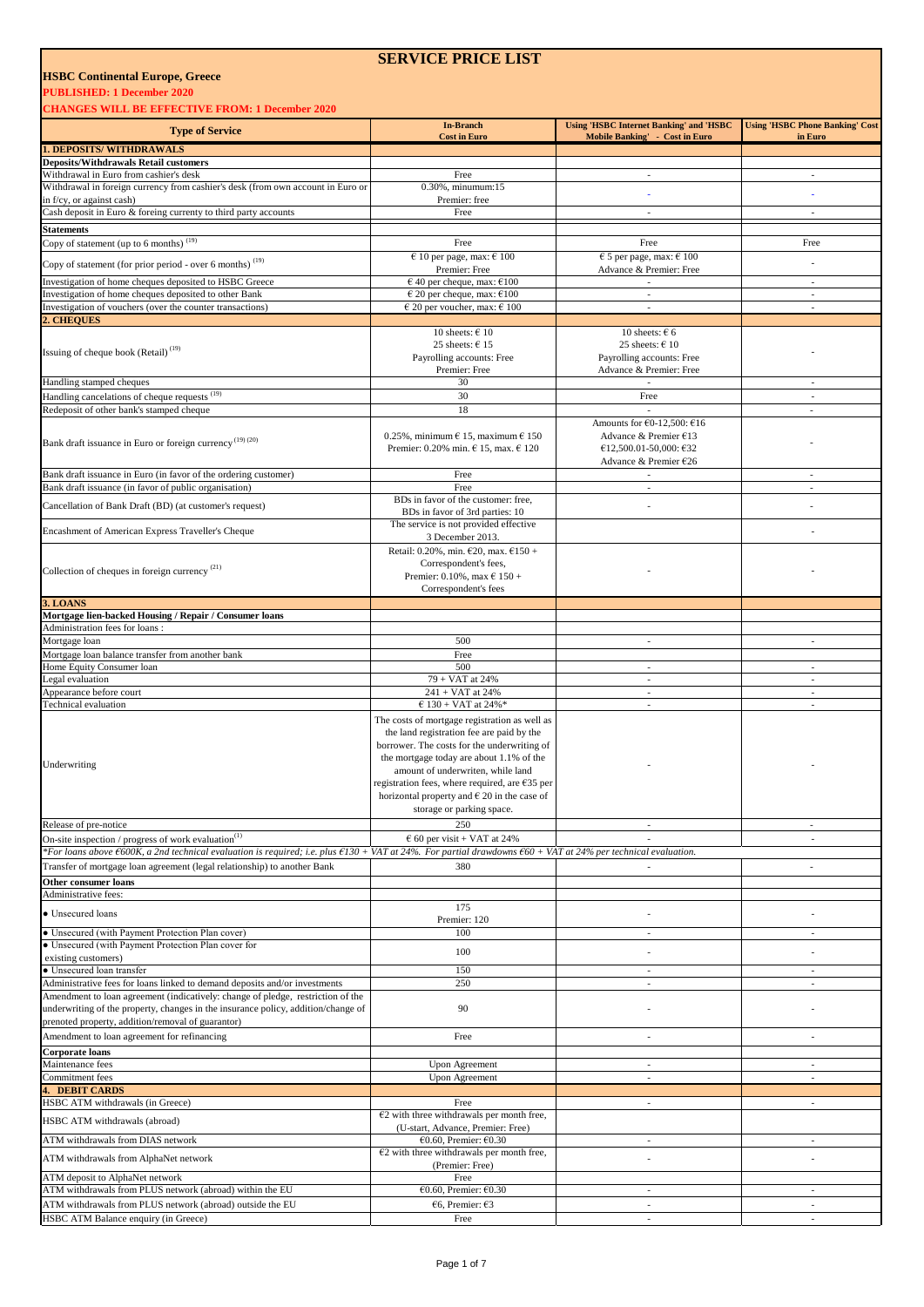**PUBLISHED: 1 December 2020**

**CHANGES WILL BE EFFECTIVE FROM: 1 December 2020** 

| <b>HANGES WILL BE EFFECTIVE FROM: 1 December 2020</b>                                                                                                                                                                                                                                                                                    |                                                                                                                            |                                                                                                 |                                                            |
|------------------------------------------------------------------------------------------------------------------------------------------------------------------------------------------------------------------------------------------------------------------------------------------------------------------------------------------|----------------------------------------------------------------------------------------------------------------------------|-------------------------------------------------------------------------------------------------|------------------------------------------------------------|
| <b>Type of Service</b>                                                                                                                                                                                                                                                                                                                   | <b>In-Branch</b><br><b>Cost in Euro</b>                                                                                    | <b>Using 'HSBC Internet Banking' and 'HSBC</b><br><b>Mobile Banking' - Cost in Euro</b>         | <b>Using 'HSBC Phone Banking' Cost</b><br>in Euro          |
| HSBC ATM Balance enquiry (abroad)                                                                                                                                                                                                                                                                                                        | $€0.30$ with three enquiries per month free                                                                                |                                                                                                 |                                                            |
| ATM Balance enquiry from DIAS network                                                                                                                                                                                                                                                                                                    | (U-start, Advance Premier: Free)<br>€0.30                                                                                  | $\overline{\phantom{a}}$                                                                        | $\overline{\phantom{a}}$                                   |
| ATM Balance enquiry from AlphaNet network                                                                                                                                                                                                                                                                                                | $E$ 0.30 with three enquiries per month free,<br>(Premier: Free)                                                           |                                                                                                 |                                                            |
| ATM Balance enquiry from PLUS network (abroad) within the EU                                                                                                                                                                                                                                                                             | €0.30                                                                                                                      | $\sim$                                                                                          | ٠                                                          |
| ATM Balance enquiry from PLUS network (abroad) outside the EU                                                                                                                                                                                                                                                                            | €0.50                                                                                                                      | $\overline{\phantom{a}}$                                                                        | ÷,                                                         |
| <b>SMS Transaction Alert Service</b>                                                                                                                                                                                                                                                                                                     | 0-10 SMS: $£1.2/month$<br>11 SMS and above: €0.20/per SMS                                                                  |                                                                                                 | 0-10 SMS: $£1.2/month$<br>11 SMS & above: €0.20/per SMS    |
| Ctrl Card                                                                                                                                                                                                                                                                                                                                |                                                                                                                            |                                                                                                 |                                                            |
| Card Issuance <sup>(19)</sup>                                                                                                                                                                                                                                                                                                            | Free                                                                                                                       | Free                                                                                            |                                                            |
| Annual fee <sup>(19)</sup><br>Transfer amount in Card                                                                                                                                                                                                                                                                                    | Free<br>Free                                                                                                               | Free<br>Free                                                                                    |                                                            |
| Transfer amount from Card to HSBC account                                                                                                                                                                                                                                                                                                | Free                                                                                                                       | Free                                                                                            |                                                            |
| Card Reissuance <sup>(19)</sup><br>Card Renewal <sup>(19)</sup>                                                                                                                                                                                                                                                                          | Free<br>Free                                                                                                               | Free<br>Free                                                                                    |                                                            |
| Fees for transactions in other currency than $\epsilon$                                                                                                                                                                                                                                                                                  | 3%                                                                                                                         | 3%                                                                                              |                                                            |
| <b>Transaction Fees</b>                                                                                                                                                                                                                                                                                                                  | 1.2% on transaction value up to $2\epsilon$ with<br>minimum charge of $0.106$ per transaction.                             | 1.2% on transaction value up to $2 \epsilon$ with<br>minimum charge of $0.106$ per transaction. |                                                            |
| . CREDIT CARDS                                                                                                                                                                                                                                                                                                                           |                                                                                                                            |                                                                                                 |                                                            |
|                                                                                                                                                                                                                                                                                                                                          | Visa Classic: 18.95%<br>Visa Gold: 17.95%                                                                                  |                                                                                                 |                                                            |
| Interest rate on purchases $(+0.60\%$ implicit charge N 128/75)                                                                                                                                                                                                                                                                          | Advance Visa: 17.00%<br>Premier MasterCard: 16.95%                                                                         |                                                                                                 |                                                            |
| Interest rate on cash withdrawals $(+0,60\%$ implicit charge N 128/75)                                                                                                                                                                                                                                                                   | Visa Classic: 21.95%<br>Visa Gold: 20.95%<br>Advance Gold: 19.95%<br>MasterCard Premier: 19.95%                            |                                                                                                 |                                                            |
| Balance transfer interest rate                                                                                                                                                                                                                                                                                                           | 5.99% until full repayment for current Card<br>Accounts                                                                    |                                                                                                 |                                                            |
| Annual fee for main card (*)<br>1st year free; capability for free subscription per year based on the spending<br>$(65.000)$ purchases) of the main and any add-on credit card $(^{\wedge})$                                                                                                                                             | Visa Classic: 30<br>Visa Gold: 60<br>Advance Visa: Free<br>PremierMasterCard: Free<br>U Start: 15 with Monthly charge 1.25 |                                                                                                 |                                                            |
| Annual fee for add-on card (*)<br>1st year free; capability for free subscription per year based on the spending<br>$(65.000$ purchases) of the main or the add-one credit card $(^{\wedge})$                                                                                                                                            | Visa Classic: 15<br>Visa Gold: 30<br>Advance Visa: Free<br>PremierMasterCard: Free<br>U Start: 15 with Monthly charge 1.25 |                                                                                                 |                                                            |
| Cash advance from HSBC ATMs and cashier's desks                                                                                                                                                                                                                                                                                          | Free                                                                                                                       | $\sim$                                                                                          | $\overline{\phantom{a}}$                                   |
| Cash advance from other Bank's ATMs<br>Other transactions using HSBC & AlphaNet ATMs<br>Balance enquiry<br>Mini statement<br>Card payment via cash deposit<br>Payment by transfer from linked bank account<br>Change PIN                                                                                                                 | Free<br>Free                                                                                                               | $\overline{\phantom{a}}$                                                                        | ٠                                                          |
| Account expenses                                                                                                                                                                                                                                                                                                                         | Free                                                                                                                       | $\overline{\phantom{a}}$                                                                        | $\overline{\phantom{a}}$                                   |
| Overdue interest rate                                                                                                                                                                                                                                                                                                                    | Contractual interest rate $+2.5%$                                                                                          | $\sim$                                                                                          | $\overline{\phantom{a}}$                                   |
| Over limit fees<br>Occasional payments                                                                                                                                                                                                                                                                                                   | 5% of value overdrawn<br>Free                                                                                              | $\overline{\phantom{a}}$<br>Free                                                                | $\overline{\phantom{a}}$<br>Free                           |
| Card replacement (for lost/stolen cards)                                                                                                                                                                                                                                                                                                 | Free                                                                                                                       | $\overline{\phantom{a}}$                                                                        | Free                                                       |
| Copy of statement (up to 6 months)                                                                                                                                                                                                                                                                                                       | Free                                                                                                                       | $\sim$                                                                                          | Free                                                       |
| Copy of statement (for prior period)                                                                                                                                                                                                                                                                                                     | $\epsilon$ 10 per page<br>Premier: Free                                                                                    |                                                                                                 | $\epsilon$ 5 per page<br>Premier: Free                     |
| <b>SMS Transaction Alert Service</b>                                                                                                                                                                                                                                                                                                     | 0-10 SMS: $£1.2/month$<br>11 SMS and above: €0.20/per SMS                                                                  |                                                                                                 | 0-10 SMS: $£1.2/month$<br>11 SMS & above: $60.20$ /per SMS |
| (*) Note: Free annual fee, when annual spending exceeds - £5,000.- This spending amount could include purchases, interest free instalments, payment orders and balance transfers with valid credit cards<br>during the anniversary date since issuance.<br>(^) With the exception of VISA credit card for customers of U-Start! service. |                                                                                                                            |                                                                                                 |                                                            |
| For Credit Cards APR (Annual Percentage Rate), please refer to the Bank's Interest Rate Table<br>Use like cash card                                                                                                                                                                                                                      |                                                                                                                            |                                                                                                 |                                                            |
| Cash withdrawals from bank accounts:                                                                                                                                                                                                                                                                                                     |                                                                                                                            |                                                                                                 |                                                            |
| from HSBC ATMs in Greece                                                                                                                                                                                                                                                                                                                 | Free                                                                                                                       | $\overline{\phantom{a}}$                                                                        | $\overline{\phantom{a}}$                                   |
| from HSBC ATMs abroad<br>from DIAS network ATMs                                                                                                                                                                                                                                                                                          | $E2$ with three withdrawals per month free<br>€0.60, Premier: €0.30                                                        | $\overline{\phantom{a}}$                                                                        | $\overline{\phantom{a}}$                                   |
| from AlphaNet network ATMs                                                                                                                                                                                                                                                                                                               | $E2$ with three withdrawals per month free,<br>(Premier: Free)                                                             |                                                                                                 |                                                            |
| ATM withdrawals from PLUS network (abroad) within the EU                                                                                                                                                                                                                                                                                 | €0.60, Premier: €0.30                                                                                                      | $\overline{\phantom{a}}$                                                                        | $\overline{\phantom{a}}$                                   |
| ATM withdrawals from PLUS network (abroad) outside the EU                                                                                                                                                                                                                                                                                | $\epsilon$ 6<br>Free                                                                                                       |                                                                                                 |                                                            |
| Balance (debit) enquiry from HSBC ATMs in Greece<br>Balance (debit) enquiry from HSBC ATMs abroad                                                                                                                                                                                                                                        | $E$ 0.30 with 3 enquiries per month free                                                                                   |                                                                                                 |                                                            |
| Balance (debit) enquiry from AlphaNet network ATMs                                                                                                                                                                                                                                                                                       | $\epsilon$ 0.30 with 3 enquiries per month free<br>Premier: Free                                                           |                                                                                                 |                                                            |
| Balance (debit) enquiry from DIAS network ATMs                                                                                                                                                                                                                                                                                           | E0,30                                                                                                                      |                                                                                                 |                                                            |
| Balance (debit) enquiry from PLUS network (abroad) within the EU<br>Balance (debit) enquiry from PLUS network (abroad) outside the EU                                                                                                                                                                                                    | €0.30<br>€0.50                                                                                                             |                                                                                                 |                                                            |

**SERVICE PRICE LIST**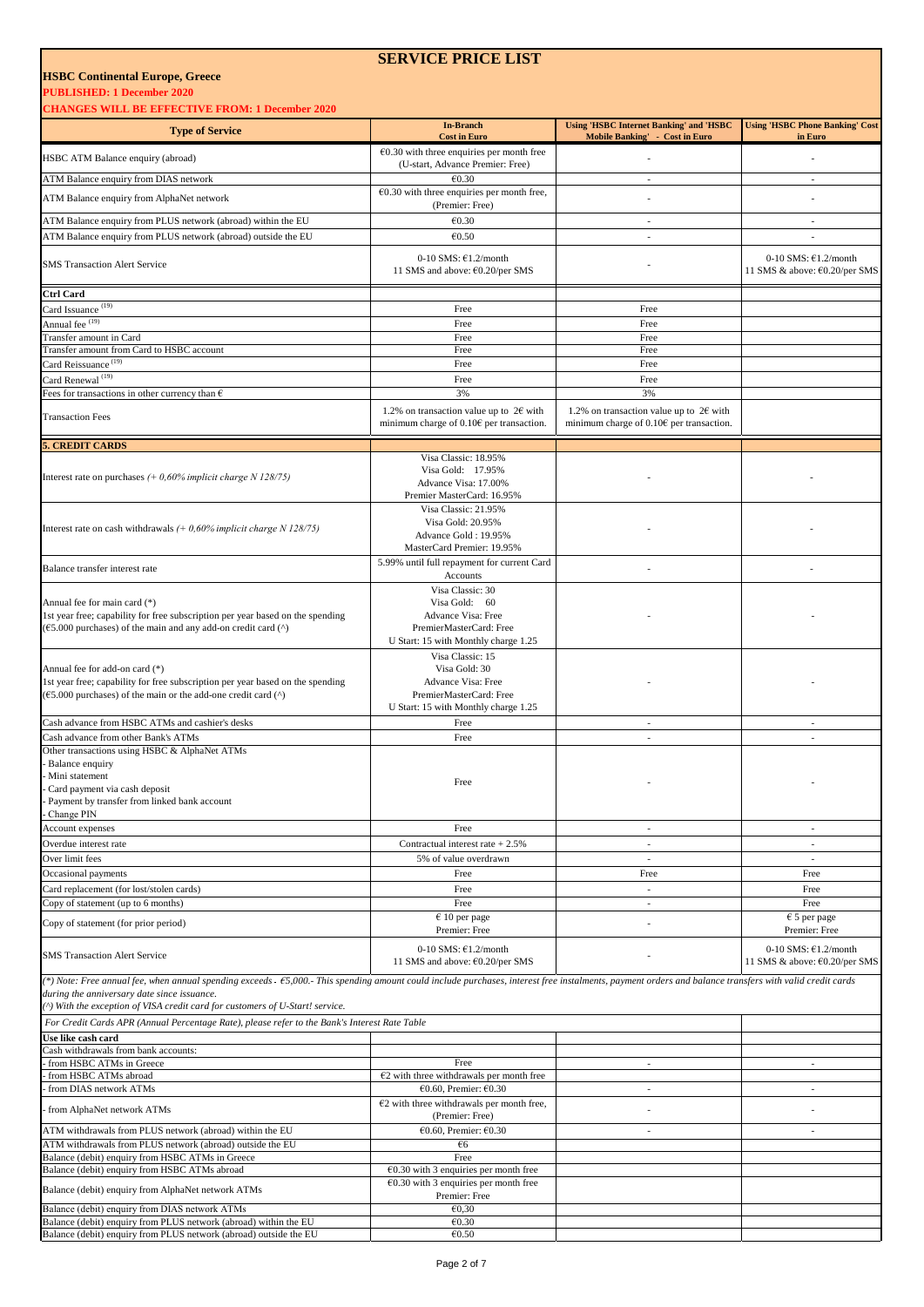|                                                                                                                                                       | <b>SERVICE PRICE LIST</b>                                                                      |                                                                                  |                                                   |
|-------------------------------------------------------------------------------------------------------------------------------------------------------|------------------------------------------------------------------------------------------------|----------------------------------------------------------------------------------|---------------------------------------------------|
| <b>HSBC Continental Europe, Greece</b>                                                                                                                |                                                                                                |                                                                                  |                                                   |
| <b>PUBLISHED: 1 December 2020</b>                                                                                                                     |                                                                                                |                                                                                  |                                                   |
| <b>CHANGES WILL BE EFFECTIVE FROM: 1 December 2020</b>                                                                                                |                                                                                                |                                                                                  |                                                   |
| <b>Type of Service</b>                                                                                                                                | <b>In-Branch</b><br><b>Cost in Euro</b>                                                        | <b>Using 'HSBC Internet Banking' and 'HSBC</b><br>Mobile Banking' - Cost in Euro | <b>Using 'HSBC Phone Banking' Cost</b><br>in Euro |
| Other transactions from HSBC & AlphaNet ATMs                                                                                                          |                                                                                                |                                                                                  |                                                   |
| Bank account balance enquiry<br>Transfer between linked accounts                                                                                      |                                                                                                |                                                                                  |                                                   |
| Transfer to other HSBC account (not on AlphaNet)                                                                                                      | Free                                                                                           |                                                                                  |                                                   |
| Cash deposit                                                                                                                                          |                                                                                                |                                                                                  |                                                   |
| Cheque deposit (not on AlphaNet)<br>View account on ATM screen                                                                                        |                                                                                                |                                                                                  |                                                   |
| <b>6. CARDS OF OTHER PAYMENT SERVICES PROVIDERS WITH THE</b>                                                                                          |                                                                                                |                                                                                  |                                                   |
| <b>USE OF HSBC'S ATM NETWORK</b>                                                                                                                      |                                                                                                |                                                                                  |                                                   |
| Cash withdrawals effected with payment cards (debit/credit/prepaid) that have                                                                         |                                                                                                |                                                                                  |                                                   |
| been issued by payment services providers (without currency exchange).                                                                                |                                                                                                |                                                                                  |                                                   |
| It regards cards that have not been issued by HSBC.                                                                                                   |                                                                                                |                                                                                  |                                                   |
| VISA                                                                                                                                                  | $€2.50$ per transaction*                                                                       |                                                                                  |                                                   |
| <b>MASTERCARD</b><br><b>DIAS</b>                                                                                                                      | $€2.50$ per transaction*<br>$€2.50$ per transaction*                                           |                                                                                  |                                                   |
| Fixed cost. It is charged irrespective of the transaction's amount.                                                                                   |                                                                                                |                                                                                  |                                                   |
| <b>7. STANDING ORDERS &amp; BILL PAYMENTS</b>                                                                                                         |                                                                                                |                                                                                  |                                                   |
| Standing Order / internal transfers within HSBC Greece (same customer)<br>Standing Order / internal transfers to 3rd party account within HSBC Greece | Free<br>0.70 per order Premier: Free                                                           | Free<br>Free                                                                     | Free<br>Free                                      |
| Standing Order for Credit Card bill / Loan payment                                                                                                    | Free                                                                                           | Free (only for credit card)                                                      | Free (only for credit card)                       |
| <b>Standing Orders (Direct Debits)</b>                                                                                                                | Free                                                                                           |                                                                                  | ÷.                                                |
| Bill Payment for various companies (one-off payments)                                                                                                 | $\overline{\phantom{a}}$                                                                       | Free                                                                             | Free                                              |
| Bill Payment for Ι.Κ.Α./ Φ.Π.Α./ Βεβ. Οφειλές Δ.Ο.Υ etc. (19)                                                                                         | Free<br>Automatic orders: Free                                                                 | Free                                                                             | $\blacksquare$                                    |
| Payroll orders                                                                                                                                        | Non automatic: $\epsilon$ 0.70 / transaction                                                   |                                                                                  |                                                   |
| Cancellation of Bill Payment <sup>(19)</sup>                                                                                                          | 25, Premier: 20                                                                                | 20                                                                               | 20                                                |
| <b>8. LETTERS OF GUARANTEE</b>                                                                                                                        |                                                                                                |                                                                                  |                                                   |
| (per indivisible quarter payable in advance, plus SWIFT charges for issuance of off shore letters of guarantee)                                       |                                                                                                |                                                                                  |                                                   |
| Tender<br>Performance                                                                                                                                 | 1.00%, min. € 100<br>1.25%, min. $6125$                                                        | $\mathcal{L}_{\mathcal{A}}$<br>$\sim$                                            | $\mathcal{L}_{\mathcal{A}}$<br>$\sim$             |
| Advance payment receipt, goods and import duties payment                                                                                              | 2.00%, min. € 150                                                                              | $\sim$                                                                           | $\sim$                                            |
| Amendment of L/G                                                                                                                                      | 100                                                                                            | $\overline{\phantom{a}}$                                                         | $\overline{\phantom{a}}$                          |
| Advising of L/G without our Bank's engagement<br>Forfeiture of L/G                                                                                    | 30<br>100                                                                                      | $\sim$                                                                           |                                                   |
| 9. GUARANTEE LETTERS for SHIPPING COMPANIES                                                                                                           |                                                                                                |                                                                                  |                                                   |
| (for indivisible quarters payable in advance)                                                                                                         |                                                                                                |                                                                                  |                                                   |
| Shipping companies (various)<br>in favor of Hellenic Port Authorities                                                                                 | 3%, min. € 100<br>140                                                                          | $\overline{\phantom{a}}$<br>L,                                                   |                                                   |
| Advising of L/G without our Bank's engagement                                                                                                         | 30                                                                                             |                                                                                  |                                                   |
| <b>10. PAYMENTS AND CASH MANAGEMENT SERVICES FOR CORPORATES - HSBCnet</b>                                                                             |                                                                                                |                                                                                  |                                                   |
| <b>HSBCnet</b><br>Planning, set up fee, and initial training                                                                                          | 500                                                                                            |                                                                                  |                                                   |
| <b>Additional Smartcard Reader</b>                                                                                                                    | $650$ /card                                                                                    |                                                                                  |                                                   |
| <b>Additional Smartcard</b>                                                                                                                           | $E$ 20/card                                                                                    |                                                                                  |                                                   |
| Additional security device                                                                                                                            | $\epsilon$ 20/device                                                                           |                                                                                  |                                                   |
| Additional training / site visits<br>HSBCnet Service Fee (up to 5 accounts, 5 users and 10 security devices)                                          | $\overline{\text{E}}$ 300 /day<br>$\epsilon$ 20 per month                                      |                                                                                  |                                                   |
| <b>HSBCnet - Ourward Priority payments</b>                                                                                                            | 50                                                                                             |                                                                                  |                                                   |
| HSBCnet - Outward SEPA payments                                                                                                                       | $\overline{c}$                                                                                 |                                                                                  |                                                   |
| <b>Deposits/Withdrawals Corporate customers</b>                                                                                                       | Besides the separate pricing for each cash                                                     |                                                                                  |                                                   |
|                                                                                                                                                       | counter transaction as stipulated in this Price                                                |                                                                                  |                                                   |
|                                                                                                                                                       | List an additional cost over the aggregate of                                                  |                                                                                  |                                                   |
| Cash Counter Transactions (cash, cheques, bank drafts)                                                                                                | the cash counter transactions executed in the<br>previous calendar month exceeding five (5)    |                                                                                  |                                                   |
|                                                                                                                                                       | will apply, equal to 1 EUR per cash counter                                                    |                                                                                  |                                                   |
|                                                                                                                                                       | transaction.                                                                                   |                                                                                  |                                                   |
| Withdrawal of foreign bank notes                                                                                                                      | Companies: $\epsilon$ 0.01 per USD                                                             |                                                                                  |                                                   |
| Commission on F/X buys/sales<br>Cheques                                                                                                               | Depending on amount - min. $60.15$ , max. $614$                                                |                                                                                  |                                                   |
| Issuing of cheque book (Corporate)                                                                                                                    | '10 sheets: $\epsilon$ 20 -<br>25 sheets: $\epsilon$ 30                                        |                                                                                  |                                                   |
| Handling stamped cheques                                                                                                                              | 30                                                                                             |                                                                                  |                                                   |
| Handling cancelations of cheque requests<br>Redeposit of other bank's stamped cheque                                                                  | 30<br>18                                                                                       |                                                                                  |                                                   |
| Bank draft issuance in Euro or foreign currency <sup>(20)</sup>                                                                                       | 0.25%, minimum $\in$ 15, maximum $\in$ 150                                                     |                                                                                  |                                                   |
| Bank draft issuance in Euro (in favor of the ordering customer)                                                                                       | Free                                                                                           |                                                                                  |                                                   |
| Bank draft issuance (in favor of public organisation)                                                                                                 | Free                                                                                           |                                                                                  |                                                   |
| Cancellation of Bank Draft (BD) (at customer's request)                                                                                               | BDs in favor of the customer: free,<br>BDs in favor of 3rd parties: 10                         |                                                                                  |                                                   |
|                                                                                                                                                       | EUR 0-100 Free+other banks' fees                                                               |                                                                                  |                                                   |
| Personal cheques received for payment from foreign banks                                                                                              | EUR 100-1,000 $68 +$ other banks' fees                                                         |                                                                                  |                                                   |
|                                                                                                                                                       | >EUR 1,000 $625 +$ other banks' fees<br>USD 0-100 Free +other banks' fees                      |                                                                                  |                                                   |
| Collection of cheques in foreign currency <sup>(21)</sup>                                                                                             | USD 100-1000 \$10 +other banks' fees                                                           |                                                                                  |                                                   |
|                                                                                                                                                       | >USD 1000 \$30 +other banks' fees                                                              |                                                                                  |                                                   |
| Investigation of home cheques deposited to HSBC Greece<br>Investigation of home cheques deposited to other Bank                                       | $\epsilon$ 40 per cheque, max: $\epsilon$ 100<br>$\epsilon$ 20 per cheque, max: $\epsilon$ 100 |                                                                                  |                                                   |
| Investigation of vouchers (over the counter transactions)                                                                                             | $\epsilon$ 20 per voucher, max: $\epsilon$ 100                                                 |                                                                                  |                                                   |
| <b>Payments</b>                                                                                                                                       |                                                                                                |                                                                                  |                                                   |
| Standing Order / internal transfers within HSBC Greece (same customer)<br>Standing Order / internal transfers to 3rd party account within HSBC Greece | Free<br>$0.70$ per order                                                                       |                                                                                  |                                                   |
|                                                                                                                                                       | Companies: $\in$ 20 at set up only +                                                           |                                                                                  |                                                   |
| Standing Order for Credit Transfer to other Credit Institution                                                                                        | wire transfer expenses                                                                         |                                                                                  |                                                   |
| Bill Payment for Ι.Κ.Α./ Φ.Π.Α./ Φ.Μ.Υ./ Φ.Ε.Ν.Π./ Βεβ. Οφειλές Δ.Ο.Υ.                                                                                | Free                                                                                           |                                                                                  |                                                   |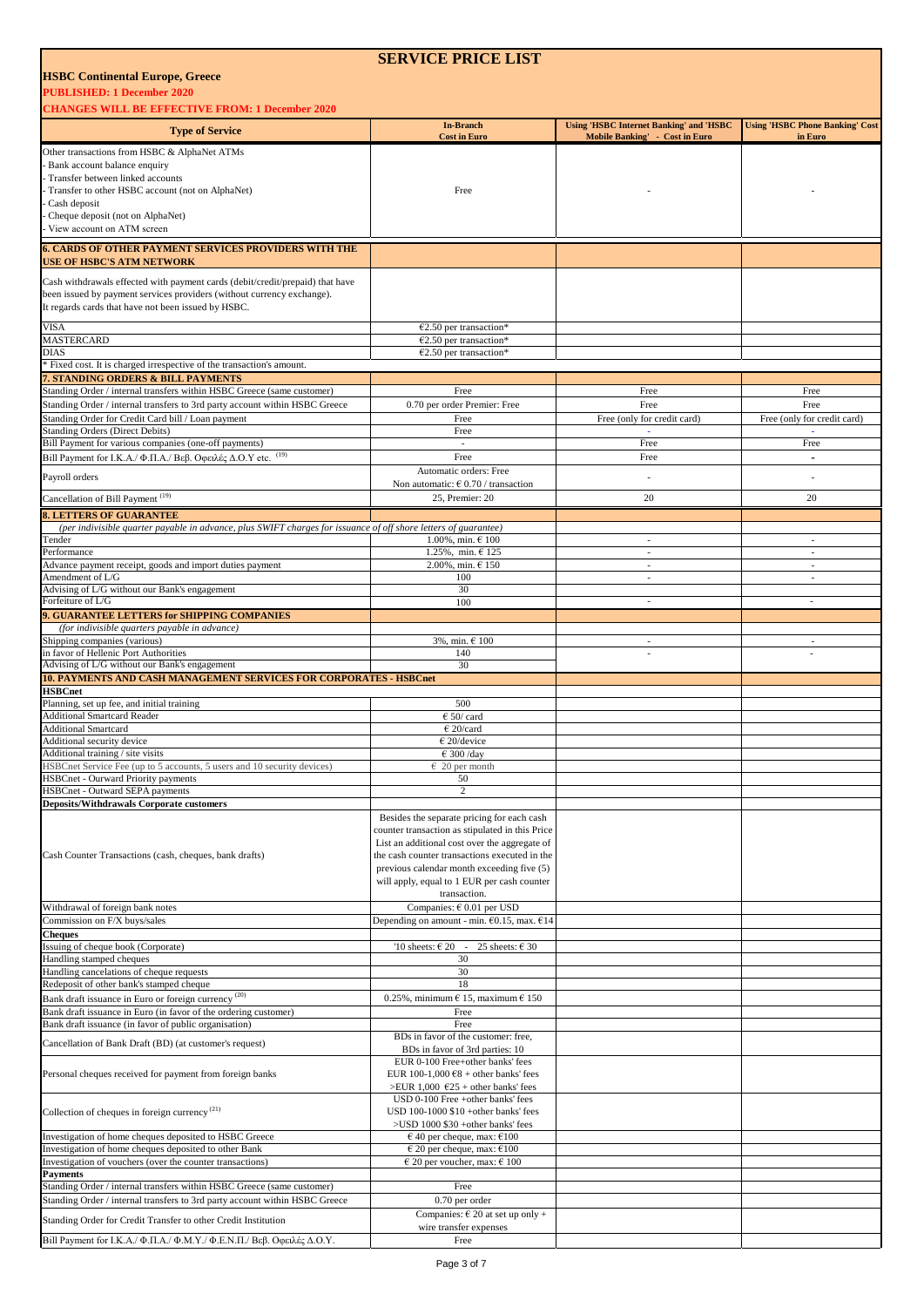#### **PUBLISHED: 1 December 2020**

**CHANGES WILL BE EFFECTIVE FROM: 1 December 2020** 

| <b>Type of Service</b>                                                                                                                                | <b>In-Branch</b>                                         | <b>Using 'HSBC Internet Banking' and 'HSBC</b>   | <b>Using 'HSBC Phone Banking' Cost</b>               |
|-------------------------------------------------------------------------------------------------------------------------------------------------------|----------------------------------------------------------|--------------------------------------------------|------------------------------------------------------|
|                                                                                                                                                       | <b>Cost in Euro</b>                                      | Mobile Banking' - Cost in Euro                   | in Euro                                              |
| Outward Priority Payments (Corporate) - Letter Based / Smartform                                                                                      | 0.20%, min. $\in$ 25, max. $\in$ 200                     |                                                  |                                                      |
| Out. Payments with indication OUR (without prior interbank agreement)                                                                                 | Remittance charges + Other Bank's Charges                |                                                  |                                                      |
| Inward Payments for companies                                                                                                                         | 5                                                        |                                                  |                                                      |
| Cancellation of Bill Payment                                                                                                                          | 25                                                       |                                                  |                                                      |
| Additional Repair Charge (missing IBAN and/or BIC)                                                                                                    | 10                                                       |                                                  |                                                      |
| <b>Remittance Confirmation</b>                                                                                                                        | 25 per sheet, max: $\epsilon$ 100                        |                                                  |                                                      |
| Change in original Telegraphic Transfer instructions                                                                                                  | 15                                                       |                                                  |                                                      |
| <b>Remittance Cancellation</b>                                                                                                                        | 25                                                       |                                                  |                                                      |
| Processing/Approval of Outward Payments (Presidential Decrees 96/93 &                                                                                 |                                                          |                                                  |                                                      |
| 104/94)                                                                                                                                               | $30 +$ wire transfer expenses                            |                                                  |                                                      |
| <b>Accounts Services</b>                                                                                                                              |                                                          |                                                  |                                                      |
| Receipt of statement via MT940 message (for companies)                                                                                                | $€ 10/a$ ccount/month                                    |                                                  |                                                      |
| Dispatch of statement via MT940 message (for companies)                                                                                               | $\epsilon$ 20/account/month                              |                                                  |                                                      |
| <b>Account Service Charges</b>                                                                                                                        |                                                          |                                                  |                                                      |
|                                                                                                                                                       | $6$ 10 per account, per month                            |                                                  |                                                      |
| Term Deposits (T/D) - Total charges for Premature Redemption                                                                                          | Interest difference cost + $\epsilon$ 25                 |                                                  |                                                      |
| for duration up to 3 months (corporate customers) $(8)$ :                                                                                             | max.: up to amount of accrued interest                   |                                                  |                                                      |
| Term Deposits - Total charges for Premature Redemption                                                                                                | Interest difference $\cos t + \epsilon 25$               |                                                  |                                                      |
| for duration greater than 3 months (corporate customers) $(8)$ :                                                                                      | max.: as per agreement                                   |                                                  |                                                      |
| Copy of statement (up to 6 months)                                                                                                                    | Free                                                     |                                                  |                                                      |
| Copy of statement (for prior period - over 6 months)                                                                                                  | $\epsilon$ 10 per page, max: $\epsilon$ 100              |                                                  |                                                      |
| Account opening (Corporate)                                                                                                                           | $\epsilon$ 100                                           |                                                  |                                                      |
| Account opening in HSBC Branches abroad (Corporate)                                                                                                   | $\epsilon$ 500                                           |                                                  |                                                      |
| Account Maintenance Fee                                                                                                                               |                                                          |                                                  |                                                      |
| The charge applies irrespective of the number of bank accounts held by the                                                                            | $€$ 420.00, per month                                    |                                                  |                                                      |
| company                                                                                                                                               |                                                          |                                                  |                                                      |
| 11. IMPORTS                                                                                                                                           |                                                          |                                                  |                                                      |
|                                                                                                                                                       |                                                          |                                                  |                                                      |
| Settlement of documentary and clean collections (sight and time settlements)                                                                          | $0.50\%$ , min. $6.44$                                   | ÷,                                               | $\overline{a}$                                       |
| Payment of Documentary and Clean Collections Time Settlements                                                                                         | $0.30\%$ , min. $\in$ 10                                 | $\sim$                                           | $\overline{\phantom{a}}$                             |
| Unexecuted and unpaid Documentary and Clean Collections                                                                                               | $0.30\%$ , min. $615$                                    | ÷.                                               | $\sim$                                               |
| Documentary and Clean Collections free of payment                                                                                                     | 0,30%                                                    | $\overline{\phantom{a}}$                         | $\overline{\phantom{a}}$                             |
| Forward to other bank Documentary and Clean collections                                                                                               | $0.30\%$ , min. $\in$ 30                                 | $\sim$                                           | $\overline{\phantom{a}}$                             |
| Maturity extention of Documentary and Clean Collections, Time Settlements                                                                             | 15                                                       | $\sim$                                           | ٠                                                    |
| customer)                                                                                                                                             | $0.30\%$ , min. $\in$ 20                                 | $\sim$                                           | $\sim$                                               |
| Repayment of Time Settlement Imports (docs received form customer)                                                                                    | $0.20\%$ , min. $610$                                    | $\overline{\phantom{a}}$                         | $\overline{\phantom{a}}$                             |
| Advance Payments Imports (docs received form customer)                                                                                                | $0.30\%$ , min. $\in$ 20                                 | $\overline{\phantom{a}}$                         | $\overline{\phantom{a}}$                             |
| Issuance of Documentary Credit (D/C) per quarter                                                                                                      | 0,30%                                                    | $\overline{\phantom{a}}$                         | $\overline{\phantom{a}}$                             |
| Confirmation of D/C per quarter                                                                                                                       | 0,20%                                                    | $\overline{\phantom{a}}$                         | $\overline{\phantom{a}}$                             |
| Amendment to D/C                                                                                                                                      | 15                                                       | $\overline{\phantom{a}}$                         | $\overline{\phantom{a}}$                             |
| Cancellation or unexecuted D/C                                                                                                                        | $0.20\%$ , min. $\in$ 20                                 | ÷.                                               | $\overline{\phantom{a}}$                             |
| Guarantee for issuance of unsecured D/C per quarter                                                                                                   | 1%                                                       | $\overline{\phantom{a}}$                         | $\overline{\phantom{a}}$                             |
| Discrepant documents of D/C                                                                                                                           | 90                                                       | $\sim$                                           | $\overline{\phantom{a}}$                             |
| Settlement of D/C                                                                                                                                     | 0,50%                                                    | $\sim$                                           | ٠                                                    |
| Repayment of time settlement of D/C                                                                                                                   | 0,30%                                                    | $\sim$                                           | $\sim$                                               |
| F/X commission                                                                                                                                        | $0.10\%$ , min. $\in$ 35                                 | $\sim$                                           | $\overline{\phantom{a}}$                             |
| SWIFT charges for D/C opening (Europe)                                                                                                                | $\epsilon$ 44 + $\epsilon$ 6 for each additional message |                                                  |                                                      |
| SWIFT charges for D/C opening (Other countries)                                                                                                       | $\epsilon$ 58 + $\epsilon$ 6 for each additional message |                                                  |                                                      |
| SWIFT charges other (Europe)                                                                                                                          | $612 + 66$ for each additional message                   |                                                  |                                                      |
| SWIFT charges other (Other countries)                                                                                                                 | $\epsilon$ 20 + $\epsilon$ 6 for each additional message | $\overline{\phantom{a}}$                         |                                                      |
| Note: Whenever there is a mixed settlement in import, such settlement will be dealt seperately. D/C confirmation fee is separate to the issuance fee. |                                                          |                                                  |                                                      |
| <b>12. EXPORTS</b>                                                                                                                                    |                                                          |                                                  |                                                      |
| Settlement of Documentary and Clean Collections                                                                                                       | $0.45\%$ , min. $6.25$                                   |                                                  |                                                      |
| Unsettled/unpaid Documentary and Clean Collections                                                                                                    | $0.3\%$ , min. $6.15$                                    | $\overline{\phantom{a}}$                         | $\sim$                                               |
| Documentary Collections free of payment                                                                                                               | $0.20\%$ , min. $615$                                    | $\overline{\phantom{a}}$                         | $\overline{\phantom{a}}$                             |
| Maturity extention of Documentary and Clean Collections                                                                                               | 15                                                       | ÷.                                               | $\overline{\phantom{a}}$                             |
| Time Settlements/Sight Exports (docs received from customer)                                                                                          | $0.30\%$ , min. $\in$ 30                                 | $\sim$                                           | $\sim$                                               |
| Advice of D/C                                                                                                                                         | $0.10\%$ , min. $\in$ 23                                 | $\overline{\phantom{a}}$                         | $\overline{\phantom{a}}$                             |
| Advice of D/C to other bank                                                                                                                           | $0.10\%$ , min. $\in$ 40                                 | $\overline{\phantom{a}}$                         |                                                      |
|                                                                                                                                                       |                                                          | ÷.                                               | $\overline{\phantom{a}}$<br>$\sim$                   |
| Confirmation of D/C                                                                                                                                   | $0.20\%$ , min. $\in$ 23                                 |                                                  |                                                      |
| Execution of D/C<br>Triangular D/C transaction (additionally to D/C execution)                                                                        | 0.40%, min. $6.35$                                       | $\overline{\phantom{a}}$<br>$\sim$               | $\overline{\phantom{a}}$                             |
| Amendment of D/C                                                                                                                                      | $0.30\%$ , min. $6.44$<br>$€ 15$ /item                   | $\overline{\phantom{a}}$                         | $\overline{\phantom{a}}$<br>$\overline{\phantom{a}}$ |
|                                                                                                                                                       |                                                          |                                                  |                                                      |
| Discrepant documents of D/C                                                                                                                           | 90                                                       | $\overline{\phantom{a}}$                         | $\overline{\phantom{a}}$                             |
| Cancellation or unexecuted D/C                                                                                                                        | $0.20\%$ , min. $620$                                    | $\sim$                                           | $\overline{\phantom{a}}$                             |
| F/X commission                                                                                                                                        | $0.10\%$ , min. $\in$ 35                                 | $\overline{\phantom{a}}$                         | $\overline{\phantom{a}}$                             |
| SWIFT charges other (Europe)                                                                                                                          | $\epsilon$ 12 + $\epsilon$ 6 for each additional message | $\sim$                                           | $\overline{\phantom{a}}$                             |
| SWIFT charges other (Other countries)                                                                                                                 | $\epsilon$ 20 + $\epsilon$ 6 for each additional message | $\overline{\phantom{a}}$                         | $\overline{\phantom{a}}$                             |
| <b>13. CREDIT TRANSFERS (REMITTANCES)</b>                                                                                                             |                                                          |                                                  |                                                      |
|                                                                                                                                                       |                                                          |                                                  |                                                      |
| 13a. Domestic payments and payments to EU countries in EUR <sup>(2)</sup>                                                                             |                                                          |                                                  |                                                      |
| Internal Transfers to own accounts or third party accounts in HSBC Greece                                                                             | Free                                                     | Free                                             | Free                                                 |
|                                                                                                                                                       | Up to €12,500: €25                                       | Amounts for €0-12,500: €1.20                     |                                                      |
|                                                                                                                                                       | From $£12,500:0.25%$ , minimum $£25$ ,                   | Advance & Premier €0.80                          | Amounts for $E0-12,500$ : $E18$                      |
| Outward retail wire transfers (Retail) $(4)(5)$                                                                                                       | maximum $€500$                                           | €12,500.01-50,000: €7                            |                                                      |
|                                                                                                                                                       | Premier: 0.20% min. $\in$ 20, max. $\in$ 415             | Advance & Premier €5                             |                                                      |
|                                                                                                                                                       |                                                          | Amounts for €0-12,500: €1.20                     |                                                      |
|                                                                                                                                                       | 0.18%, minimum $\epsilon$ 20, maximum $\epsilon$ 175     | Advance & Premier €0,80                          |                                                      |
| Outgoing wire transfers via DIAS TRANSFER / SEPA (Retail customers) (3)                                                                               | Premier: 0.13% min. € 15, max. € 145                     | €12,500.01-50,000: €7                            | Amounts for $E0-12,500$ : $E18$                      |
|                                                                                                                                                       |                                                          | Advance & Premier €5                             |                                                      |
|                                                                                                                                                       |                                                          |                                                  |                                                      |
|                                                                                                                                                       | Up to $\epsilon$ 12,500: $\epsilon$ 25                   | Amounts for $\epsilon$ 0-12,500: $\epsilon$ 1.20 |                                                      |
| Outward Payments (Retail) within HSBC                                                                                                                 | From $£12,500:0.25%$ , minimum $£25$ ,                   | Advance & Premier €0.80                          | €18                                                  |
|                                                                                                                                                       | maximum $€500$                                           | €12,500.01-50,000: €7                            |                                                      |
|                                                                                                                                                       | Premier: 0.20% min. $\in$ 20, max. $\in$ 415             | Advance & Premier €5                             |                                                      |
| Outward Payments (Retail) via Global Transfers Service (to customer's account                                                                         |                                                          |                                                  |                                                      |
| within the HSBC Group <sup>(7)</sup> ) <sup>(19)</sup>                                                                                                |                                                          | Advance & Premier: Free                          |                                                      |
|                                                                                                                                                       |                                                          |                                                  |                                                      |
| Additional Repair Charge (missing IBAN and/or BIC)                                                                                                    | $\epsilon$ 10                                            |                                                  | $\epsilon$ 10                                        |

**SERVICE PRICE LIST**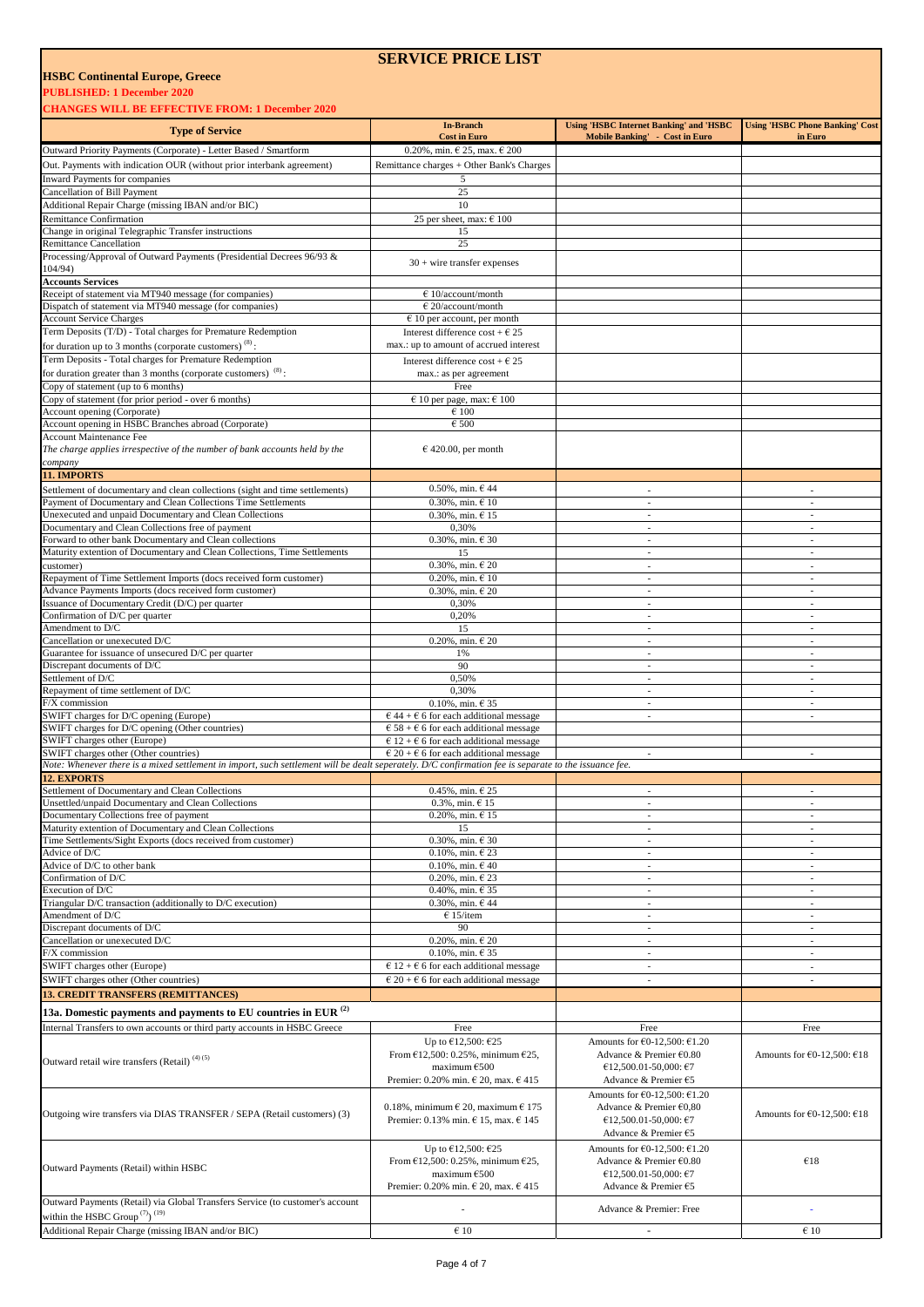Account opening in HSBC Branches abroad (Retail)

**PUBLISHED: 1 December 2020**

**SERVICE PRICE LIST** 

| <b>CHANGES WILL BE EFFECTIVE FROM: 1 December 2020</b>                                                                                                                                                                                                                                                       |                                                                                                                                                                     |                                                                                                                       |                                                                                                                                                           |
|--------------------------------------------------------------------------------------------------------------------------------------------------------------------------------------------------------------------------------------------------------------------------------------------------------------|---------------------------------------------------------------------------------------------------------------------------------------------------------------------|-----------------------------------------------------------------------------------------------------------------------|-----------------------------------------------------------------------------------------------------------------------------------------------------------|
| <b>Type of Service</b>                                                                                                                                                                                                                                                                                       | <b>In-Branch</b>                                                                                                                                                    | <b>Using 'HSBC Internet Banking' and 'HSBC</b>                                                                        | <b>Using 'HSBC Phone Banking' Cost</b>                                                                                                                    |
| This category includes payments in Swedish krona (SEK) and Roumanian Lei                                                                                                                                                                                                                                     | <b>Cost in Euro</b>                                                                                                                                                 | Mobile Banking' - Cost in Euro                                                                                        | in Euro                                                                                                                                                   |
| $^{3)}$ Only DIAS TRANSFER orders (for Greek wire transfers) are available using the Internet Banking and Phone Banking services)                                                                                                                                                                            |                                                                                                                                                                     |                                                                                                                       |                                                                                                                                                           |
| 13b. IN FOREIGN CURRENCY $^{(6)}$ & OUTSIDE EU in EUR                                                                                                                                                                                                                                                        |                                                                                                                                                                     |                                                                                                                       |                                                                                                                                                           |
| Outward Payments (Retail) <sup>(4)(5)</sup>                                                                                                                                                                                                                                                                  | Up to $£12,500$ : $£30$<br>From €12,500: 0.30%, min. €30, max. €650<br>Premier: 0.25% min. € 25, max. €585                                                          | Amounts for $E0-12,500$ : $E16$<br>Advance & Premier €13<br>€12,500.01-50,000: €32<br>Advance & Premier £26           | E25                                                                                                                                                       |
| Outward Payments (Retail) within HSBC                                                                                                                                                                                                                                                                        | Up to $£12,500$ : $£30$<br>From €12,500: 0.30%, min. €30,<br>max. $E650$<br>Premier: 0.25% min. € 25, max. €585                                                     | Amounts for $E0-12,500$ : $E16$<br>Advance & Premier €13<br>€12,500.01-50,000: €32<br>Advance & Premier €26           | E25                                                                                                                                                       |
| Outward Payments (Retail) via Global Transfers Service (to customer's account<br>within the HSBC Group <sup>(7)</sup> ) <sup>(19)</sup>                                                                                                                                                                      |                                                                                                                                                                     | Advance: €5<br>Premier: Free                                                                                          |                                                                                                                                                           |
| Mail Transfer (issuance/mailing of Bank Cheque / Demand Draft)                                                                                                                                                                                                                                               | $0.25\%$ , min. $632$ , max. $6100$                                                                                                                                 | $\overline{a}$                                                                                                        | $\overline{\phantom{a}}$                                                                                                                                  |
| Orders up to $\epsilon$ 12,500 (per day) are executed using the HSBC Phone Banking service<br>Orders up to $\epsilon$ 50,000 (per day) are executed using the HSBC Internet Banking service & HSBC Mobile Banking Service<br>This category includes payments in Euro and Swedish krona (SEK) sent outside EU |                                                                                                                                                                     |                                                                                                                       |                                                                                                                                                           |
| Please refer to Internet Banking to view the relative transaction limits. If the debit account is in a currency other than Euro, the Advance customer is charged with the equivalent                                                                                                                         |                                                                                                                                                                     |                                                                                                                       |                                                                                                                                                           |
| 3c. OTHER PAYMENT SERVICES REMITTANCES/FX                                                                                                                                                                                                                                                                    |                                                                                                                                                                     |                                                                                                                       |                                                                                                                                                           |
| Inward Payments for retail customers<br>Remittance Confirmation                                                                                                                                                                                                                                              | $60 - 250: 61$<br>€ 250.01 - 12,500: €5<br>$€ 12,500.01 - 50,000; €8$<br>$\epsilon$ 50,001 and above: $\epsilon$ 10<br>$\epsilon$ 25 per sheet, max: $\epsilon$ 100 | $60 - 250: 61$<br>$6250.01 - 12.500$ : 65<br>$€ 12,500.01 - 50,000; €8$<br>$\epsilon$ 50,001 and above: $\epsilon$ 10 | $60 - 250: 61$<br>$€ 250.01 - 12,500: €5$<br>€ 12,500.01 - 50,000: €8<br>$\epsilon$ 50,001 and above: $\epsilon$ 10<br>$\in$ 20 per sheet, max: $\in$ 100 |
| Repair charge to existing telegraphic transfer instruction (prior to processing)                                                                                                                                                                                                                             | Free                                                                                                                                                                | Free                                                                                                                  | Free                                                                                                                                                      |
|                                                                                                                                                                                                                                                                                                              |                                                                                                                                                                     |                                                                                                                       |                                                                                                                                                           |
| Change in original Telegraphic Transfer instructions <sup>(19)</sup><br>Remittance Cancellation <sup>(19)</sup>                                                                                                                                                                                              | €15<br>$\epsilon$ 25 Premier: $\epsilon$ 20                                                                                                                         | $\epsilon$ 15<br>$\epsilon$ 20                                                                                        | €15<br>$\epsilon$ 20                                                                                                                                      |
| Processing/Approval of Outward Payments (Presidential Decrees 96/93 &                                                                                                                                                                                                                                        | $630 +$ wire transfer expenses                                                                                                                                      |                                                                                                                       |                                                                                                                                                           |
| 104/94)                                                                                                                                                                                                                                                                                                      |                                                                                                                                                                     |                                                                                                                       |                                                                                                                                                           |
| <b>14. SECURITIES TRANSACTIONS</b><br>Securities custodianship                                                                                                                                                                                                                                               | To be agreed                                                                                                                                                        | $\overline{\phantom{a}}$                                                                                              |                                                                                                                                                           |
|                                                                                                                                                                                                                                                                                                              | GGB: 0.10% on Face Value + VAT 24%, min. 10                                                                                                                         |                                                                                                                       |                                                                                                                                                           |
| Bonds custodianship & administration for Retail customers (Annual fee;<br>payments are effected quarterly)                                                                                                                                                                                                   | $+$ VAT 24%<br>Other Bonds: 0.20% on Face Value + VAT 24%,<br>min. $10 + VAT$ 24%                                                                                   |                                                                                                                       |                                                                                                                                                           |
| Services for Bonds isued in US and taxable by US<br>W8-Ben Form completion*                                                                                                                                                                                                                                  | 10/form completion (every 3 years)                                                                                                                                  |                                                                                                                       |                                                                                                                                                           |
| - 1042S Form completion*                                                                                                                                                                                                                                                                                     | 100/ per year per beneficiary                                                                                                                                       |                                                                                                                       |                                                                                                                                                           |
| Tax reclaim (within timeframes permitted by US law)<br>Commercial paper custody                                                                                                                                                                                                                              | 90<br>As appropriate                                                                                                                                                |                                                                                                                       |                                                                                                                                                           |
| Custody of Bearer Shares                                                                                                                                                                                                                                                                                     | annually, up to 500                                                                                                                                                 |                                                                                                                       |                                                                                                                                                           |
| Upon customer's request and in order that the Bond issued by US is not taxed according to the prevailing US law, the first Form is completed and signed by the customer<br>while the second is completed by the Bank                                                                                         |                                                                                                                                                                     |                                                                                                                       |                                                                                                                                                           |
| <b>15. PURCHASE &amp; PREMATURE REDEMPTION OF BONDS/</b>                                                                                                                                                                                                                                                     |                                                                                                                                                                     |                                                                                                                       |                                                                                                                                                           |
| <b>TREASURY BILLS</b>                                                                                                                                                                                                                                                                                        |                                                                                                                                                                     |                                                                                                                       |                                                                                                                                                           |
| Commission for purchase of Bonds/ Treasury Bills for individuals                                                                                                                                                                                                                                             |                                                                                                                                                                     |                                                                                                                       |                                                                                                                                                           |
| for bonds that have remaining duration until their maturity up to 1 year<br>- for bonds that have remaining duration until their maturity above 1 year                                                                                                                                                       | 70 basis points                                                                                                                                                     |                                                                                                                       |                                                                                                                                                           |
| expressed in Euro)                                                                                                                                                                                                                                                                                           | 220 basis points                                                                                                                                                    |                                                                                                                       |                                                                                                                                                           |
| - for bonds that have remaining duration until their maturity above 1 year                                                                                                                                                                                                                                   | 220 basis points                                                                                                                                                    |                                                                                                                       |                                                                                                                                                           |
| expressed in other currencies (i.e. except Euro)<br>The commission is calcuated on face value                                                                                                                                                                                                                |                                                                                                                                                                     |                                                                                                                       |                                                                                                                                                           |
|                                                                                                                                                                                                                                                                                                              |                                                                                                                                                                     |                                                                                                                       |                                                                                                                                                           |
| Commission for premature redemption of Bonds/ Treasury Bills for<br>individuals                                                                                                                                                                                                                              |                                                                                                                                                                     |                                                                                                                       |                                                                                                                                                           |
| - for bonds that have remaining duration until their maturity up to 1 year                                                                                                                                                                                                                                   | 70 basis points                                                                                                                                                     |                                                                                                                       |                                                                                                                                                           |
| - for bonds that have remaining duration until their maturity above 1 year                                                                                                                                                                                                                                   | 220 basis points                                                                                                                                                    |                                                                                                                       |                                                                                                                                                           |
| The commission is calcuated on face value.                                                                                                                                                                                                                                                                   |                                                                                                                                                                     |                                                                                                                       |                                                                                                                                                           |
| <b>16. OTHER SERVICES / TASKS</b>                                                                                                                                                                                                                                                                            |                                                                                                                                                                     |                                                                                                                       |                                                                                                                                                           |
| Legal documentation review - Companies' representation<br>Hold mail                                                                                                                                                                                                                                          | $6.30 + VAT$ at 24% per opinion<br>$E$ 15/month                                                                                                                     | $\sim$                                                                                                                | $\sim$                                                                                                                                                    |
| Reversal of customer's order after processing his/her initial request                                                                                                                                                                                                                                        | 20                                                                                                                                                                  | $\frac{1}{2}$                                                                                                         | $\overline{\phantom{a}}$                                                                                                                                  |
| Ferm Deposits - Total charges for Premature Redemption - individual customers<br>$(8)$ & $(9)$                                                                                                                                                                                                               | Withdrawan amount X 2% X Remaing<br>Tenure/ 360 (365 for GBP) plus $650$                                                                                            |                                                                                                                       |                                                                                                                                                           |
| Replies to Auditor's Requests                                                                                                                                                                                                                                                                                | 45                                                                                                                                                                  | $\overline{\phantom{a}}$                                                                                              | $\sim$                                                                                                                                                    |
| etter of interest - new investments<br>Letter of interest - expansion of existing units                                                                                                                                                                                                                      | 0.20%, min. $\in$ 220, max. $\in$ 880<br>$0.15\%$ , min. $\in$ 150, max. $\in$ 880                                                                                  | $\sim$<br>$\overline{\phantom{0}}$                                                                                    | $\overline{\phantom{a}}$<br>$\overline{\phantom{a}}$                                                                                                      |
| Cerificate for credit worthiness                                                                                                                                                                                                                                                                             | 50                                                                                                                                                                  | $\overline{\phantom{0}}$                                                                                              | $\sim$                                                                                                                                                    |
| ssuance of any certificate/statement/written evidence                                                                                                                                                                                                                                                        | $\in$ 20 per page, max: $\in$ 100                                                                                                                                   | $\overline{\phantom{a}}$                                                                                              | $\sim$                                                                                                                                                    |
| etter of intent for L/G issuance/ Financing<br>Intermediation fees for vessels/companies sale & purchase                                                                                                                                                                                                     | 15<br>15.000                                                                                                                                                        | ä,<br>$\overline{\phantom{a}}$                                                                                        | $\overline{\phantom{a}}$<br>$\sim$                                                                                                                        |
|                                                                                                                                                                                                                                                                                                              | $\epsilon$ 2 Greece, $\epsilon$ 5 Europe,                                                                                                                           |                                                                                                                       |                                                                                                                                                           |
| Postal charges                                                                                                                                                                                                                                                                                               | $6$ 6 other countries                                                                                                                                               | $\overline{a}$                                                                                                        |                                                                                                                                                           |
| Courier services<br>Photocoying charges                                                                                                                                                                                                                                                                      | $\in$ 8 Greece, $\in$ 20 other countries<br>$\epsilon$ 0.10/page                                                                                                    | $\sim$<br>$\overline{\phantom{a}}$                                                                                    | $\sim$<br>$\sim$                                                                                                                                          |
| Loan statements (Corporate)                                                                                                                                                                                                                                                                                  | Free                                                                                                                                                                | $\overline{\phantom{0}}$                                                                                              | $\overline{\phantom{a}}$                                                                                                                                  |
| Loan statements (Retail)                                                                                                                                                                                                                                                                                     | Free                                                                                                                                                                | $\overline{\phantom{a}}$                                                                                              | $\sim$                                                                                                                                                    |
| HSBC Advance monthly fee                                                                                                                                                                                                                                                                                     | € 6<br>$\epsilon$ 200                                                                                                                                               | $\overline{\phantom{0}}$                                                                                              | $\overline{\phantom{a}}$                                                                                                                                  |
|                                                                                                                                                                                                                                                                                                              |                                                                                                                                                                     |                                                                                                                       |                                                                                                                                                           |

Advance: €100, Premier: Free - -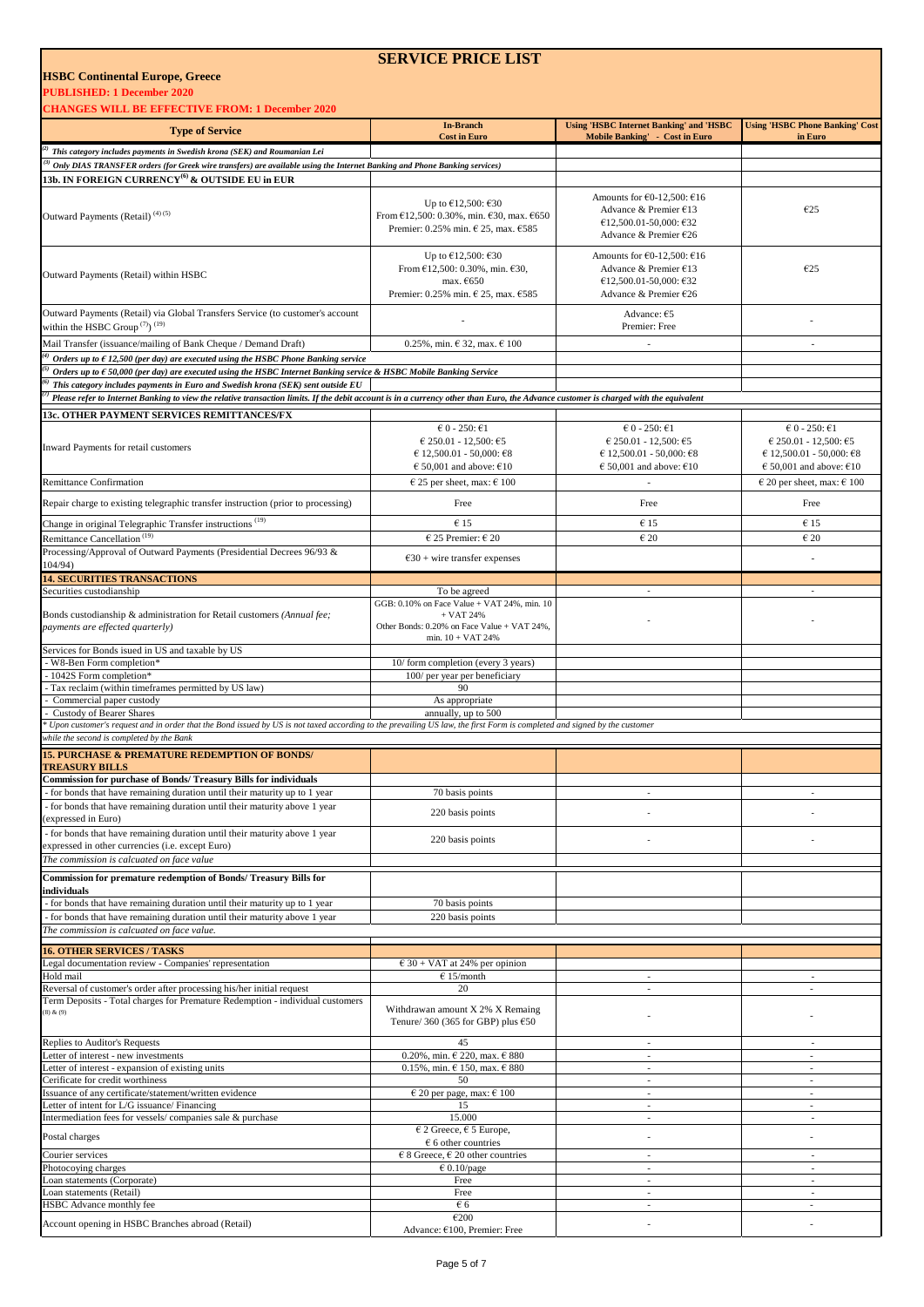## **SERVICE PRICE LIST**

## **HSBC Continental Europe, Greece**

**PUBLISHED: 1 December 2020**

| <b>CHANGES WILL BE EFFECTIVE FROM: 1 December 2020</b>                                                                                                                                                                                                                                                                                                                                                   |                                               |                                                                                  |                                                   |
|----------------------------------------------------------------------------------------------------------------------------------------------------------------------------------------------------------------------------------------------------------------------------------------------------------------------------------------------------------------------------------------------------------|-----------------------------------------------|----------------------------------------------------------------------------------|---------------------------------------------------|
| <b>Type of Service</b>                                                                                                                                                                                                                                                                                                                                                                                   | <b>In-Branch</b><br><b>Cost in Euro</b>       | <b>Using 'HSBC Internet Banking' and 'HSBC</b><br>Mobile Banking' - Cost in Euro | <b>Using 'HSBC Phone Banking' Cost</b><br>in Euro |
| Emergency cash advance for HSBC customers who have an account abroad                                                                                                                                                                                                                                                                                                                                     | $E$ 15 (service within 1 hour), Free (Service |                                                                                  |                                                   |
| (Emergency encashment)                                                                                                                                                                                                                                                                                                                                                                                   | within 24 hrs), Advance & Premier : Free      |                                                                                  |                                                   |
| Token device at internet banking registration<br>Replacement of token device due to loss/ theft/ damage                                                                                                                                                                                                                                                                                                  | 6                                             | Free<br>÷.                                                                       | ٠<br>6                                            |
| Heir portfolio investigation and heir legalization *                                                                                                                                                                                                                                                                                                                                                     | 40                                            | $\sim$                                                                           | ÷,                                                |
|                                                                                                                                                                                                                                                                                                                                                                                                          |                                               |                                                                                  |                                                   |
| Currency conversion (for amounts greater than USD 30,000 for clients of EBS for<br>Shipping companies)                                                                                                                                                                                                                                                                                                   | 6/1000                                        |                                                                                  |                                                   |
| <sup>5)</sup> In all cases, early redemptions of Term Deposits are subject to the Bank's consent. Early redemptions of Term Deposits of up to three (3) months duration are levied with charges that under<br>no circumstances affect the initial capital invested. Early redeptions of Term Deposits with duration over three (3) months are subject to the terms and conditions that the Bank applies. |                                               |                                                                                  |                                                   |
| <sup>(9)</sup> If at the time of the order/ request for an early redemption of the T/D, the current at that time interbank rate (Euribor, Libor, etc.) of the corresponding period increases over the same period by                                                                                                                                                                                     |                                               |                                                                                  |                                                   |
| 200 basis points vs the corresponding interbank rate of the T/D at the date of issuance, then the Bank shall not only use the above calculation method of the cost of early redemption for the T/D                                                                                                                                                                                                       |                                               |                                                                                  |                                                   |
| in order to calcuate the relative cost of an early redeption of the T/D but shall, in addition, caclulate the difference of the interbank rates from the level of 200 basis points.                                                                                                                                                                                                                      |                                               |                                                                                  |                                                   |
| The administrative cost for handling the instruction of early redemption of T/D shall apply as above.                                                                                                                                                                                                                                                                                                    |                                               |                                                                                  |                                                   |
| The above do not apply for T/D receiving interest upfront.                                                                                                                                                                                                                                                                                                                                               |                                               |                                                                                  |                                                   |
| * The charge is applied regardless of the result.                                                                                                                                                                                                                                                                                                                                                        |                                               |                                                                                  |                                                   |
| <b>17. FACTORING</b>                                                                                                                                                                                                                                                                                                                                                                                     |                                               |                                                                                  |                                                   |
| Administration fees                                                                                                                                                                                                                                                                                                                                                                                      | $0,10\% - 2\%$                                | $\sim$                                                                           | $\sim$                                            |
| <b>18. MUTUAL FUNDS</b>                                                                                                                                                                                                                                                                                                                                                                                  |                                               |                                                                                  |                                                   |
| <b>Subscription fees for Mutual Funds</b>                                                                                                                                                                                                                                                                                                                                                                |                                               |                                                                                  |                                                   |
|                                                                                                                                                                                                                                                                                                                                                                                                          | 2%                                            |                                                                                  |                                                   |
|                                                                                                                                                                                                                                                                                                                                                                                                          | Premier:                                      |                                                                                  |                                                   |
| HGIF & Third Party Mutual Funds - Bond Funds                                                                                                                                                                                                                                                                                                                                                             | 3,000 - 100,000: 1.95%                        |                                                                                  |                                                   |
|                                                                                                                                                                                                                                                                                                                                                                                                          | 100,000 - 250,000: 1.80%                      |                                                                                  |                                                   |
|                                                                                                                                                                                                                                                                                                                                                                                                          | $250,000 + 1.65%$                             |                                                                                  |                                                   |
|                                                                                                                                                                                                                                                                                                                                                                                                          | 2.75%                                         |                                                                                  |                                                   |
|                                                                                                                                                                                                                                                                                                                                                                                                          | Premier:                                      |                                                                                  |                                                   |
| HGIF & Third Party Mutual Funds - Balanced Funds                                                                                                                                                                                                                                                                                                                                                         | 3,000 - 100,000: 2.50%                        |                                                                                  |                                                   |
|                                                                                                                                                                                                                                                                                                                                                                                                          | 100,000 - 250,000: 2.25%                      |                                                                                  |                                                   |
|                                                                                                                                                                                                                                                                                                                                                                                                          | $250,000 +: 2.00\%$                           |                                                                                  |                                                   |
|                                                                                                                                                                                                                                                                                                                                                                                                          | 3%                                            |                                                                                  |                                                   |
|                                                                                                                                                                                                                                                                                                                                                                                                          | Premier:                                      |                                                                                  |                                                   |
| HGIF & Third Party Mutual Funds - Equity Funds                                                                                                                                                                                                                                                                                                                                                           | 3,000 - 100,000: 2.95%                        |                                                                                  |                                                   |
|                                                                                                                                                                                                                                                                                                                                                                                                          | 100,000 - 250,000: 2.75%                      |                                                                                  |                                                   |
|                                                                                                                                                                                                                                                                                                                                                                                                          | $250,000 + 2.25\%$                            |                                                                                  |                                                   |
|                                                                                                                                                                                                                                                                                                                                                                                                          | Premier:                                      |                                                                                  |                                                   |
| <b>HSBC</b> Select                                                                                                                                                                                                                                                                                                                                                                                       | 25,000 - 150,000: 2.00%                       |                                                                                  |                                                   |
|                                                                                                                                                                                                                                                                                                                                                                                                          | 150,000+: 1.75%                               |                                                                                  |                                                   |
|                                                                                                                                                                                                                                                                                                                                                                                                          |                                               |                                                                                  |                                                   |
|                                                                                                                                                                                                                                                                                                                                                                                                          | 3%                                            |                                                                                  |                                                   |
|                                                                                                                                                                                                                                                                                                                                                                                                          | Premier:                                      |                                                                                  |                                                   |
| World Selection 1 & 2                                                                                                                                                                                                                                                                                                                                                                                    | 3,000 - 100,000: 2.25%                        |                                                                                  |                                                   |
|                                                                                                                                                                                                                                                                                                                                                                                                          | 100,000 - 250,000: 2.00%                      |                                                                                  |                                                   |
|                                                                                                                                                                                                                                                                                                                                                                                                          | $250,000 + 1.75%$                             |                                                                                  |                                                   |
|                                                                                                                                                                                                                                                                                                                                                                                                          | 3%                                            |                                                                                  |                                                   |
|                                                                                                                                                                                                                                                                                                                                                                                                          | Premier:                                      |                                                                                  |                                                   |
| <b>World Selection 3</b>                                                                                                                                                                                                                                                                                                                                                                                 | 3,000 - 100,000: 2,65%                        |                                                                                  |                                                   |
|                                                                                                                                                                                                                                                                                                                                                                                                          | 100,000 - 250,000: 2.30%                      |                                                                                  |                                                   |
|                                                                                                                                                                                                                                                                                                                                                                                                          | $250,000 + 2.15%$                             |                                                                                  |                                                   |
|                                                                                                                                                                                                                                                                                                                                                                                                          | 3%                                            |                                                                                  |                                                   |
|                                                                                                                                                                                                                                                                                                                                                                                                          | Premier:                                      |                                                                                  |                                                   |
| World Selection 4 & 5                                                                                                                                                                                                                                                                                                                                                                                    | 3,000 - 100,000: 3.00%,                       |                                                                                  |                                                   |
|                                                                                                                                                                                                                                                                                                                                                                                                          | 100,000 - 250,000: 2.75%                      |                                                                                  |                                                   |
|                                                                                                                                                                                                                                                                                                                                                                                                          | $250,000 + 2.50\%$                            |                                                                                  |                                                   |
| <b>Remarks:</b>                                                                                                                                                                                                                                                                                                                                                                                          |                                               |                                                                                  |                                                   |

Redemption Fee for Mutual Funds 0%.

Unit conversion between Mutual Funds is possible only between Mutual Funds of the same Fund House with conversion fee of 1%.

Unit conversion is not permitted for HSBC Select Funds.

For retail clients of EBS for Shipping companies there is a 25bps discount on the above pricing of Mutual Funds.

#### **GENERAL REMARKS**

Demand and savings deposits as well as their interests, if not pledged, are available upon request, except from those considered not definite for which the Bank reserves the right

- to refuse their payment. The Bank is entitled to adjust interest rates per account type at any time.
- The Bank's prime rates are published in the daily press, as provided by the existing regulations.
- The proceeds of cheques sent for collection are credited to customer's account only upon their final receipt from the other bank. Any expenses incurred for the collection

of the proceeds are borne by the customer.

The SEPA Payment is a payment transaction in Euro within "Single European Payments Area (SEPA)", which includes the 27 EU Member States plus

Norway, Iceland, Liechtenstein, Switzerland and Monaco.

5. The PSD Payment is a payment transaction in Euro or in another currency of an EU member state.

 Both payment service providers (of the Payer and of the Beneficiary) must be within the EU. In PSD payments, only the option "SHA" will be available, i.e. our Bank's charges (Payer's bank) will be charged to the ordering customer and the other bank's charges (Beneficiary's bank) will be charged to the beneficiary.

6. Cheques in EUR drawn on banks in Greece and accepted for deposit are debited to the beneficiary's account with value date of:

- 1 (one) working day, after the date of receipt/ deposit, for bank cheques,

 - 3 (three) working days for private checks including private checks drawn at Cooperative Banks \* \* Exception: Private checks drawn in cooperative banks with the indication *THROUGH A SETTLEMENT OFFICE* where the credit in the account of the beneficiary will be made with a value of 5 (five) working days.

7. The interest of deposit accounts is calculated from the value date of the transaction. In case of withdrawal, the accrued interest is calculated until one working day prior to the withdrawal. Interest of interest bearing accounts in EUR and in most of the rest currencies, is calculated based on real calendar days and on a 360-day p.a. basis.

9. Interest is calculated per type of account as follows:

- Euro statement savings accounts - monthly

- Euro or FX passbook savings accounts every 6 months (June and December)
- Euro current accounts monthly
- FX statement savings accounts every 6 months (June and December)

 Where the account is settled at an earlier date, the interest is paid along with the capital upon settlement in full. The tax payable to the State in each case is withheld from the interest. 10. The effective annual yield is slightly higher, due to the reinvestment of the accrued interests during the year, provided that the interest rates remain stable or rise.